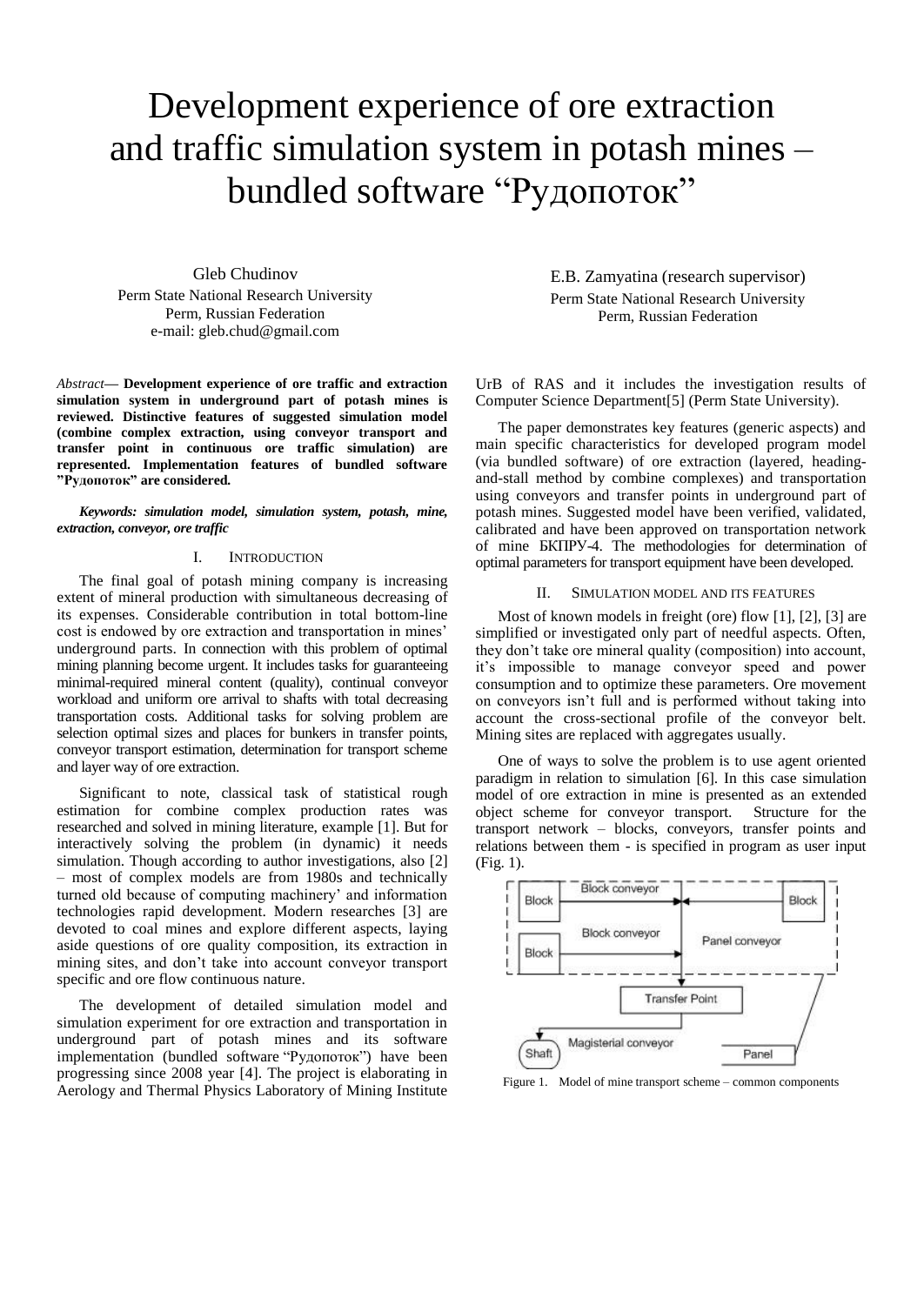

Figure 2. Component structure of mining site (block)

User inputs parameters: belt width, length, speed; side rollers angle of inclination and etc. – for conveyors. Transfer points (TP) are equipped with discharge devices (DD) with specified productivity for each. Mining sites are separated on native parts – multiple layers and combine complexes (Fig. 2). Each unit has its own characteristics. Model takes into account combine complexes' working order (plan), different equipment types (models) and physical restrictions for them; also sizes and frequency of stall and ore passes placement (layout); technical and organizational idle times. All these parameters and some others influence on simulation process and output results.

Important feature is ore transportation on conveyors with layered holding (Fig. 3) and taking cross-section belt profile (Fig. 4) into account. Model implements ore continuous flow transportation process in discrete model (bunker filling and emptying are subject to ratio of DD bandwidths and incoming ore rates). It implements ore proportional unloading on multiple conveyors according to realistic physical behavior and constraints.



Figure 3. Ore width/height distribution on conveyor belt



Figure 4. Conveyor belt cross-section profile

Ore mass' mineral composition quality are taken into consideration, it's computed during excavation process in mined layers in block. Model keeps track of mineral content in the cases of ore mixing in bunkers and as result of ore layering on panel (magisterial) conveyors.

Methodology for computation average-required conveyor productivity and minimal-required TP bunker volumes are developed on the base of imitation experiments' series on calibrated model (natural measurements were executed for defining accurate combine complex operations' duration). This methods use mean equipment workload for the time of all simulations running (Fig. 5). Simulation engine takes optimal value for each iteration, and maximum of them from experiments series as final result for equipment.



Figure 5. Determination of mean ore mass along conveyor belt

# III. HIGH LEVEL ARCHITECTURE VIEW OF "РУДОПОТОК" **SOFTWARE**

Completed program implementation is interaction along time among three main modules by areas of responsibility: graphical interface (GI), data persistence and simulation model (SM). In turn GI and SM are divided into lesser components.

Graphical interface ensures common user data editing (definition of transport network structure and its main components – blocks, conveyors and transfer points, interconnections between them; parameters of model equipment). Besides, after series of imitational experiments results are displayed into diagrams of ore mass and its mineral composition quality over time, and some others. Animation for processes of ore extraction and transportation over all mine are implemented on basis of received historical data from completed experiments (Fig. 6).